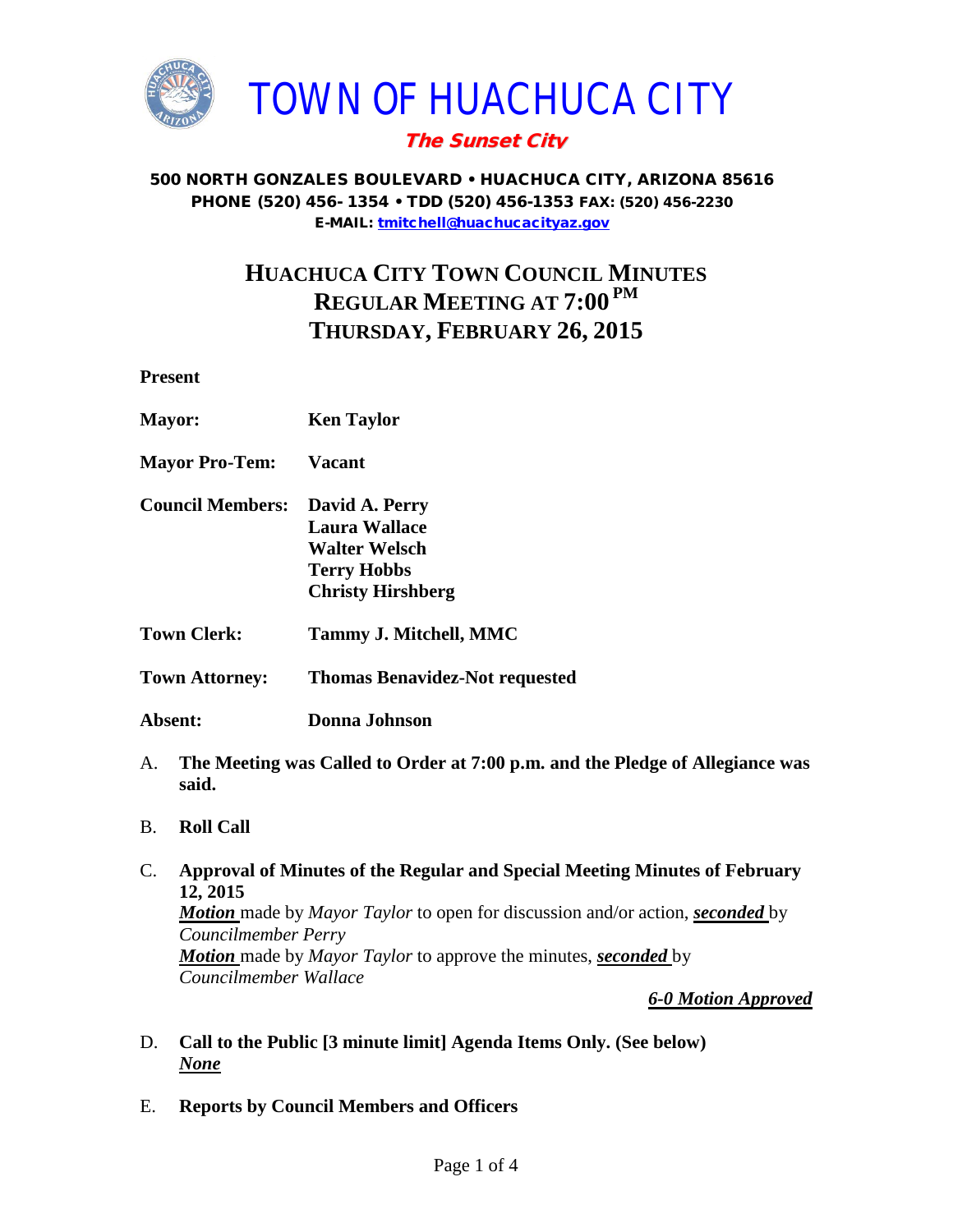- 1. *Councilmember Welsch - Library/Senior Center***-** Councilmember Welsch reported that Suzanne a Library Aide attended a summer reading workshop held in Sierra Vista on Monday. Planning is now underway for the summer reading program. On Thursday, February 12, Suzanne attended a workshop in Tucson which provided an overview of all the children's books coming out this year. In a few weeks we will be weeding and removing the rocks from the outside area of the library to incorporate the new play equipment.
- 2. *Councilmember Hobbs***–** *Planning and Zoning-* Councilmember Hobbs reported the next P  $&$  Z meeting will be March  $4<sup>th</sup>$  at 7:00 p.m. and they will be appointing a new chairman and appointing a few new members.
- 3. *Councilmember Wallace* **–** *Parks and Recreation***-**Councilmember Wallace reported there are still openings for the Parks & Rec's Board if anyone is interested.
- 4. *Councilmember Johnson – Public Safety-* Lt. Thiess reported that we have a lot of training this year. We have picked up several warrants this year so far and are staying very busy.
- 5. *Councilmember Perry Public Works-* Councilmember Perry reported we had no water leaks lately. We also started cutting the right-of-ways. Councilmember Perry commented that the landfill has been quit, no major machinery breaks.
- 6. *Councilmember Hirshberg***–** *Finance-*.Councilmember Hirshberg reported that she and Clerk Mitchell went through the Finance Report and currently we are still right on track for the year where we should be on our percentages.
- 7. *Mayor Taylor –* Mayor Taylor reported that we are looking into getting new speakers for everyone to hear. Council, in your packets there is an ARS for the job duties of new council members. Mayor Taylor stated he has been talking with a gentleman from Waste Management on a recycle transfer station to bring recycling to our area.
- 8. *Tammy Mitchell – Town Clerk's Report-*Clerk Mitchell commented she is getting the floors cleaned in the Library and ceiling tiles fixed.

### F. **Unfinished Business: None**

### G. **New Business**

1. **Discussion and/or Action [Mayor Taylor]: Update Status of Sidewalk Project**

*Motion* made by *Mayor Taylor* to open for discussion and/or action, *seconded* by *Councilmember Wallace.* 

Mayor Taylor commented the sidewalk project is in the final stages and should go out for bids this March. This is a State funded project which, started a few years ago.

### *No Action*

2. **Discussion and/or Action [Mayor Taylor]: Purchase of Recyclone MSW Processor from Transfer Station**

*Motion* made by *Mayor Taylor* to open for discussion only, *seconded* by *Councilmember Perry.* 

There is an organization that wants to use the Recyclone machine to recycle everything even aluminum, green waste and other stuff. This equipment has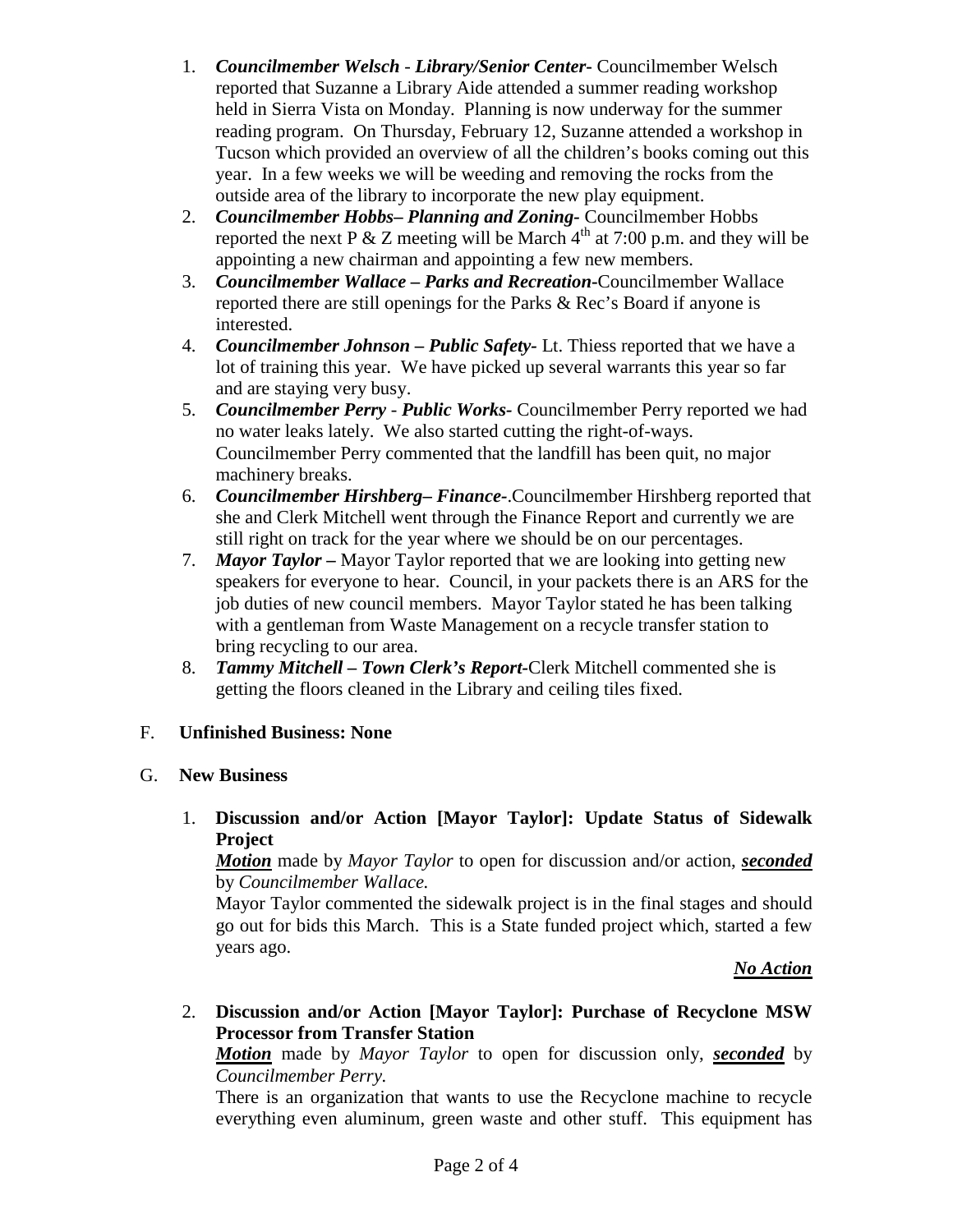sat for about 20 years, so it might be worthy to have this company working on this. We will have a proposal hopefully by the next meeting.

*No Action*

3. **Discussion and/or Action [Mayor Taylor]: Approval of Final Draft of Town of Huachuca City Audit performed by BeachFleischman** *Motion* made by *Mayor Taylor* to open for discussion and/or action, *seconded* by *Councilmember Perry Motion* made by *Mayor Taylor* to approve the Final Draft of the Audit performed by BeachFleischman, *seconded* by *Councilmember Perry*

*6-0 Motion Approved*

4. **Discussion [Mayor Taylor]: Departmental Policies and Procedures** *Motion* made by *Mayor Taylor* to open for discussion, *seconded* by *Councilmember Perry*. It was decided to only take two departments to read at a time.

*No Action*

5. **Discussion and/or Action [Mayor Taylor]: Clerk Mitchell Read by Title Only, Ordinance 2015-02 Town of Huachuca City Codified Town Codes.** *Motion* made by *Mayor Taylor* to open for discussion and/or action, *seconded* by *Councilmember Wallace Motion* made by *Mayor Taylor* to have the second reading and to adopt the Ordinance 2015-02, *seconded* by *Councilmember Perry*

*6-0 Motion Approved*

H. **Payment Approval Report in the amount of \$71,925.81**

*Motion* made by *Mayor Taylor* to open for discussion and/or action, *seconded* by *Councilmember Perry* 

*Motion* made by *Mayor Taylor* to approve the payment amount, *seconded* by *Councilmember Perry*

*6-0 Motion Approved*

- I. **Call to the Public: [3 min. limit] ARS38-431-01 Public body may make an open call to the public during a public meeting, subject to reasonable time, place and manner restrictions, to allow individuals to address the public body on any issue within the jurisdiction of the public body. At the conclusion of an open call to the public, individual members of the public body may respond to criticism made by those who have addressed the public body, may ask staff to review a matter or may ask that a matter be put on a future agenda. However, members of the public body shall not discuss or take legal action on matters raised during an open call to the public unless the matters are properly noticed for discussion and legal action.**
	- 1. Steve Settle: Bring in top soil and reseed Keyline Park. Also re-do the sprinklers for the kids and teens in the area.
	- 2. Matthew Fiesco: With Mr. Settle.
	- 3. Shelly Limerick: The shuttle I absolutely love it. I am asking that the drivers receive a raise to \$10 per hour.
	- 4. Cynthia Butterworth: Parking by big trucks on Clark St. This creates a hazard to other drivers. I'm surprised that no one has been killed yet.